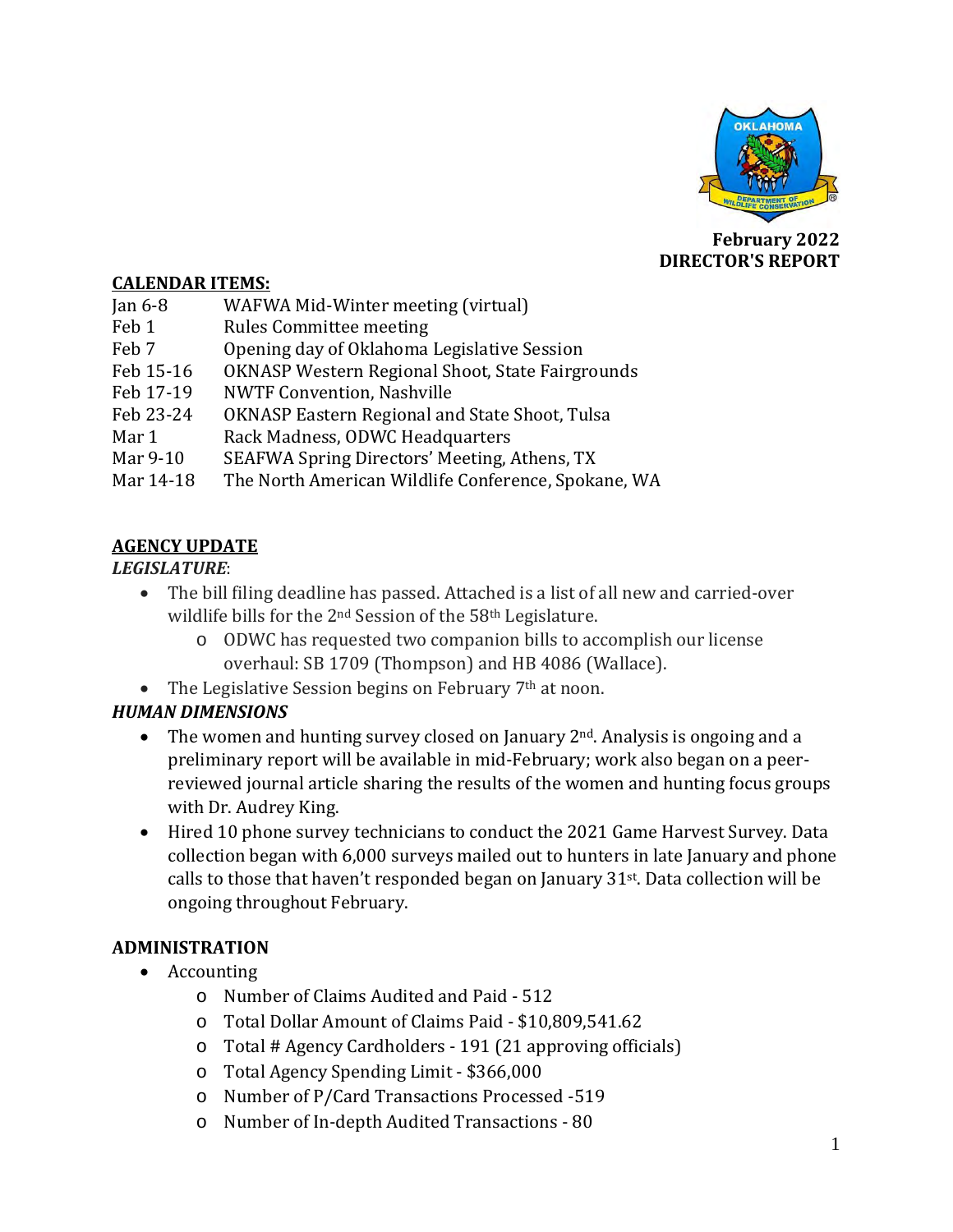- o Total Dollar Amount of P/Card Purchases \$134,648.30
- o Number of PCard Spending Limit Increase Requests Approved 20
- o OMES documentation requests for PCard transactions 0
- o New and Refresher PCard-holder and Approver Training Completed 4 Sent
- o Number of Purchase Orders/CO issued 96
- o IT Acquisitions Processed 23
- o OMES Surveys Completed 0
- o Risk Management Cases Reported 3 new ODWC vehicle accident/incident reports: Law (1) Wildlife (2)
- o 1 pending 3rd party vehicle claims Law(1)
- o 2 pending ODWC property claims: OKC HQ Freeze/Pipes, PRC Freeze/Pipes, Jenks Burglary
- o 2 emergency declaration repairs: HQ power outage and HQ stairwell
- o Construction Site Visits: JA Manning Construction Progress Meeting 12/08/2021 Cheryl Lutkemeyer
- Human Resources
	- o Open Full-time Positions, January 17
	- o Positions Interviewed, 2 Candidates interviewed, 5
	- o Positions Announced, 6
	- o See included personnel report that shows personnel actions for the month.
	- o Temporary Employees Processed (Interns & Aids), 0
	- o End of employment, 3
	- o 1 ODWC Biweekly Computer Trainings
	- o 1 Recruiting event at OSU Wildlife Law course
	- o W2s mailed
	- o DB annual statements mailed
- IT
- o IT took 70 inbound tickets
- o Roughly 300 inbound calls and text messages
- o Major Current projects:
	- Updating Drupal to further secure the back end of our website and webserver. This will also allow us to use more new features that have been added.
	- Consolidating and migrating ITs inventory from David Sutherland's to Drew Steagall's
	- Working with Ford Audio to fix our conference room audio issues.
	- We finished deploying the first batch of 50 laptops and are working on getting a second batch so we can finish getting everyone on a leased system.
	- I.T. imaged 124 Law Enforcement Rugged Laptops and are starting to deploy those now to their district captains.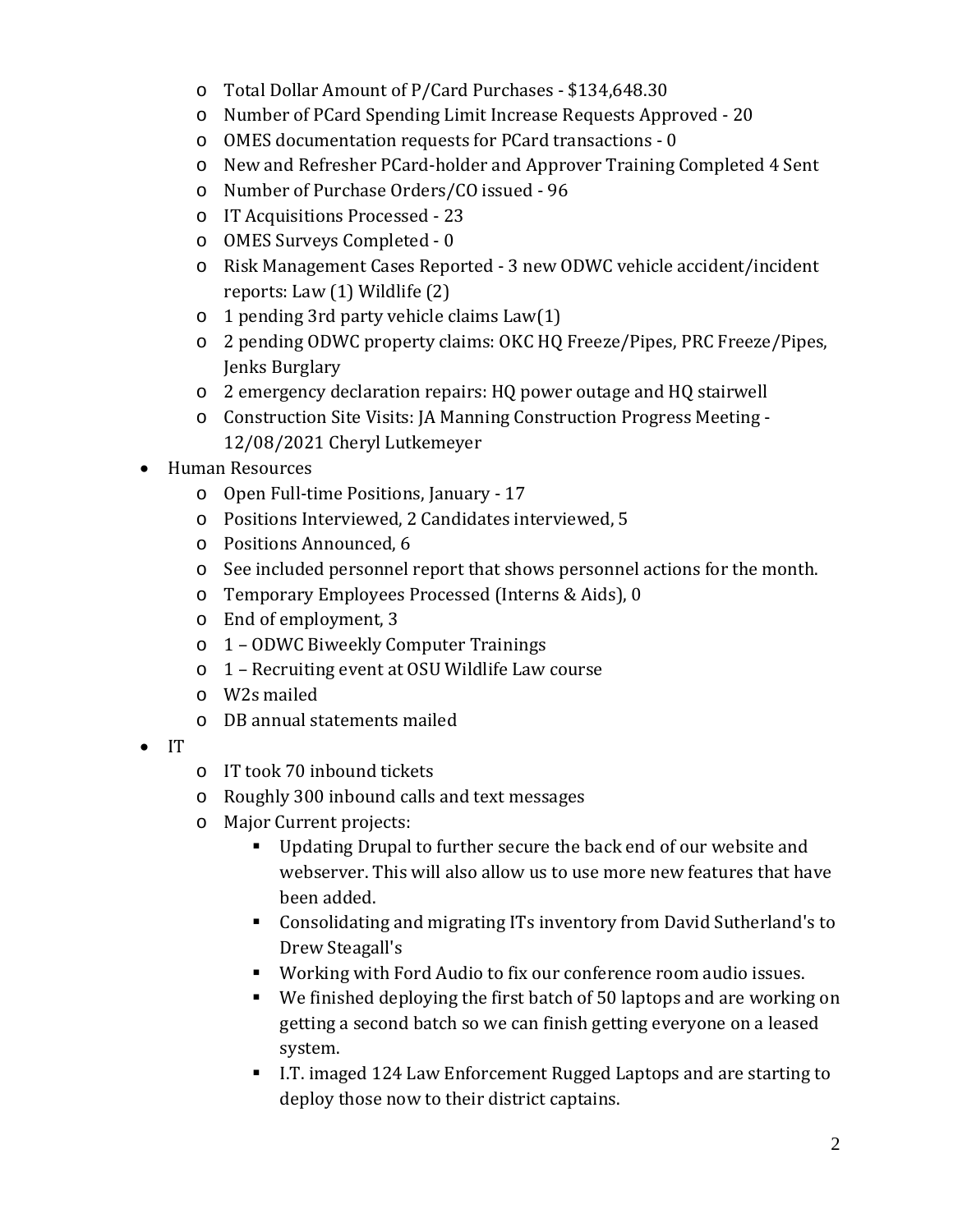- Working with accounting for licensing for our web server certificate, Adobe and Zoho CRM licenses.
- License
	- o For December 2021, License Section:
		- Processed over 629 orders, including 561 licenses and 276 hard card orders (mail and walk-in orders) - \$127,817 in revenue
		- Shipped over 340 merchandise items (hats, books, etc), totaling almost \$6,000 in revenue.
		- **Processed almost \$35,000 in miscellaneous revenue, such lease** payments, fines restitution, etc.
		- Reviewed and approved 1,370 online applications for various licenses (Lifetimes, Disability 5-Year, Fishing Guide, etc.) - Over 18,000 online approvals for all of 2021.

# **FISHERIES DIVISION**

### **December**

Statewide Fish Stockings

| <b>Species</b> | <b>Number Fish</b> | <b>Size</b> | <b>Number Locations</b> |
|----------------|--------------------|-------------|-------------------------|
| Rainbow trout  | 35,904             | $9-11"$     |                         |
| Rainbow trout  | 407                | $14 - 24"$  |                         |

Meeting attended

- Participated in the annual ODWC/TPWD Lake Texoma fisheries coordination meeting, December 16 in Pottsboro, TX.
- Participated in monthly AFWA fisheries chief's video conference calls.

# Activities

- Attended pay meeting for the Manning SFH pump station project, provided oversight on the project, and worked with construction and properties and engineering staff to resolve construction issues. This project is nearing completion.
- Geotechnical surveys were conducted at Manning SFH in preparation for the phase 2 reservoir construction project.
- Grounds maintenance at all hatcheries continues, and all fish houses, ponds, buildings, and equipment were winterized.
- A cooperative agreement was finalized between ODWC and ODOT to allow fishing access at Eldon Bridge over the Barren Fork east of Tahlequah.
- Staff continues to coordinate with GRDA staff to resolve issues on the upper Illinois regarding commercial use of ODWC properties.
- Construction was completed on the North-Central Region shop building renovation.
- Revised engineering plans to address seepage below the Watonga dam were received and approved. The contractor is reviewing the plans and preparing to remobilize.
- A new gate was installed on the south roadway at Lake Burtschi to prevent trash dumping and other illegal and inappropriate activities.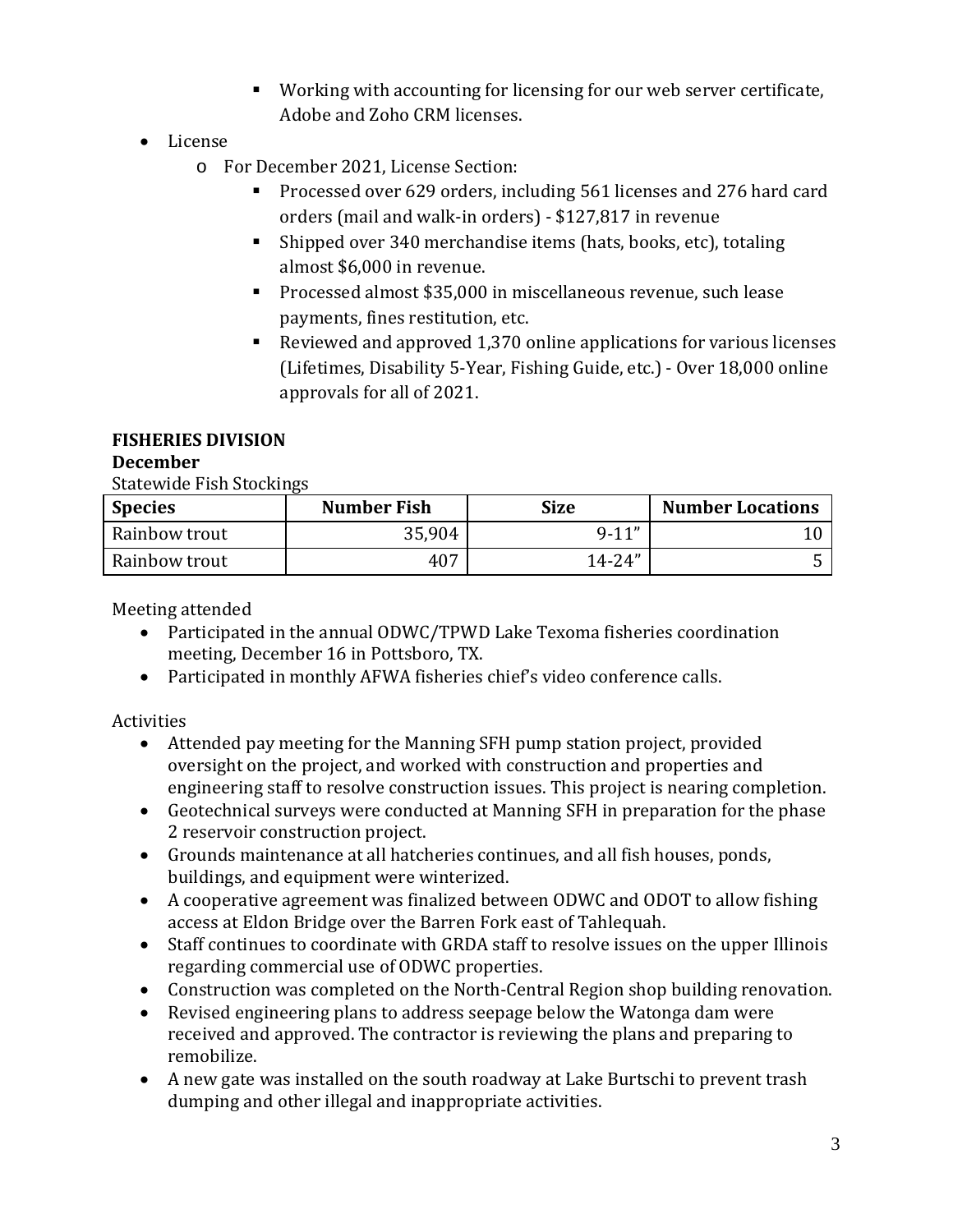- Culverts and access roads at the Blue River PFHA were repaired and maintained.
- Parking and angler access sites on Lake Ozzie Cobb were improved, and vegetation control efforts were completed.
- Grounds maintenance, including mowing and picking up trash, continues at all Department lakes and fishing areas.
- Staff met with the new BA/Shooting Sports Coordinator to review ongoing projects and view several existing and potential future projects.
- Active boating and fishing access projects statewide were inspected and deficiencies were noted.
- Artificial fish habitat structures were installed at four sites on Lake Tenkiller, and three habitat sites on Shawnee Twin Lakes using 66 donated Christmas trees. Habitat buoys were added on Lake Nanih Waiya.
- Creel surveys are being conducted at Robbers Cave SP, and the Route 66 and Edward Park CTHF to gain more insight concerning trout angler satisfaction, particularly due to moving trout stockings in the OKC area from Dolese CTHF to Route 66 and Edward Park CTHF.
- Winter paddlefish sampling and tagging surveys were conducted on Grand, Hudson, and Oologah reservoirs.
- Work continues on a native game fish monitoring and outreach effort.
- Standardized surveys were conducted on 5 reservoirs statewide. Otoliths were removed from a subsample of collected fish, and otoliths from previous samples are currently being analyzed and results incorporated into regional management plans.
- Stream sampling shapefiles and datasets were updated using with NHDV2 Plus and StreamCAT software in preparation for the upcoming sampling season.
- Staff was interviewed by Ed Godfrey regarding pending bass regulations and Texoma winter fishing opportunities.

### **C&E DIVISION**

- For the second year in a row, the agency has been selected for the competitive Vamos a Pescar Program through the Recreational Boating and Fishing Foundation. This year the agency will be working again with OKC Latina and Scissortail Park through two different grants to expand fishing opportunities in Hispanic communities.
- Michael Bergin worked with Brandt and OKC-based 1577 Productions to produce three hunting commercials using funds from a grant. Three talents and stories were featured including our own Heather Del Moral and Game Warden Ben Haff. Each video includes a :15, :30 and :60 second version. These commercials will be used as digital ads and as our own fodder for emails, Outdoor Oklahoma Journal, and other communication outlets. This project is made possible through a grant from the Association for Conservation Information, which is a national communications organization for fish and wildlife professionals.
- Kelly Boyer received and entered qualifying scores for just under 4,000 student archers for the OKNASP and Varsity Archery Shoots. Four in person state shoots will take place in February and qualifying scores are used to determine which shoot the schools will participate in.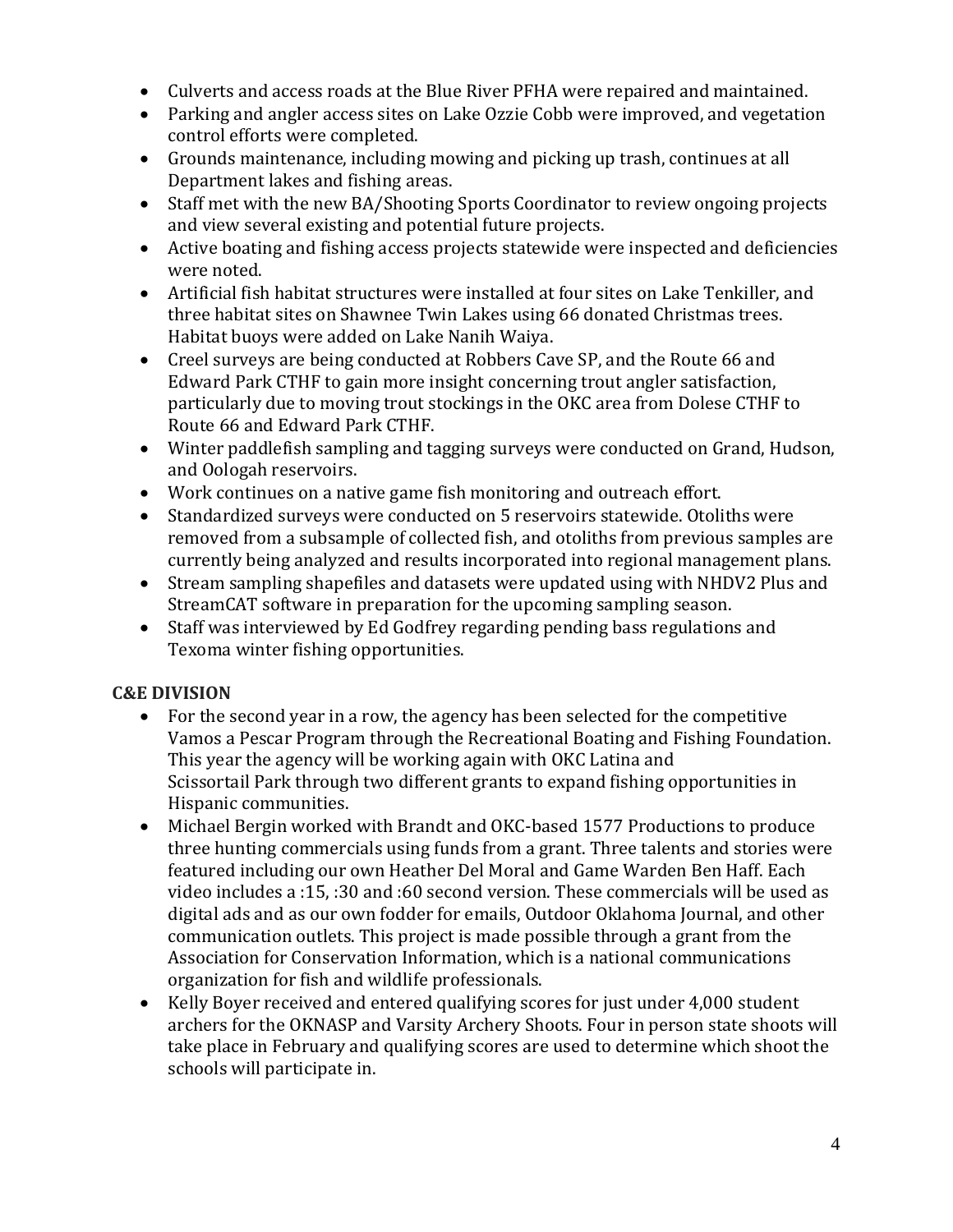- Sarah Southerland continues to add content to the Department's latest social media platform, TikTok. So far, ODWC's TikTok audience is comprised mostly of females and young adults.
- Daniel Griffith is close to launching the Department's new website. At his most recent team meeting, Daniel announced March/April as the ideal launch date. Remaining steps are to receive ODWC's new brand, apply those assets, and an ODWC all employee review.
- Michael Bergin is working to produce the 2022-23 fishing and hunting license hard cards scheduled for release Feb. 1. The latest editions feature artwork from two Oklahoma artists, Nora Hall and Carolyn Mock. We are working to invite these artists, as well as the winning duck stamp artist, to be recognized at an upcoming Commission meeting.
- Also in the works is a unique digital dashboard that displays recruited, retained and reactivated customers in real time. The data is customizable and user-friendly. This dashboard will serve as a great resource for marketing and R3 specialists.
- The video crew continues to seek story leads and produce episodes for Outdoor Oklahoma. Their newest premier season kicked off with the January 23 episode featuring what is thought to be the largest bass ever caught on camera for ODWC. 2022 will feature 3 premier seasons. Each premier season will run 6-7 episodes.
- Shawn Gee attended the annual Archery Trade Association show in Louisville Kentucky; he presented information during seminars at the show about our ODWC archery programs which the ATA has been instrumental in providing support and materials over the years.
- Skylar St. Yves continued to work on fishing page information. He provided an end of the year summary for fishing license sales comparing 2019, 2020 and 2021 sales as part of a retention effort for fishing license holders. He also set up several trout fishing clinics that are taking place in January and February. These courses have proven to be highly popular and each is full to capacity.
- Smokey Solis has begun edits for the 2022-23 Oklahoma Fishing and Hunting Guide. New this year is that the regulation will no longer include advertising. The Regulation Committee is hopeful the regulations will be easier to read without the distraction of ads.
- Kasie Harriet and Colin Berg participated in virtual planning meetings for the second annual beginning squirrel hunt, and the second annual deer conference with NWTF volunteers. Conference will likely be held in August; more details to comes when they are finalized.
- Communication section worked with Becky Rouner to develop plans for the 2022 Rack Madness event scheduled for March 1.
- Jena Donnell worked with the Private Lands staff to produce the latest edition of Your Side of the Fence. She has helped grow email subscriptions to for various enewsletters by sending a very successful call-to-action encouraging people to sign up for ODWC's various e-newsletters. Jena is also working to promote the Tax Check-Off for the Wildlife Diversity Program.

# **WILDLIFE DIVISION**

• The annual Pronghorn Aerial Surveys are underway and expected to be complete by the first week of February.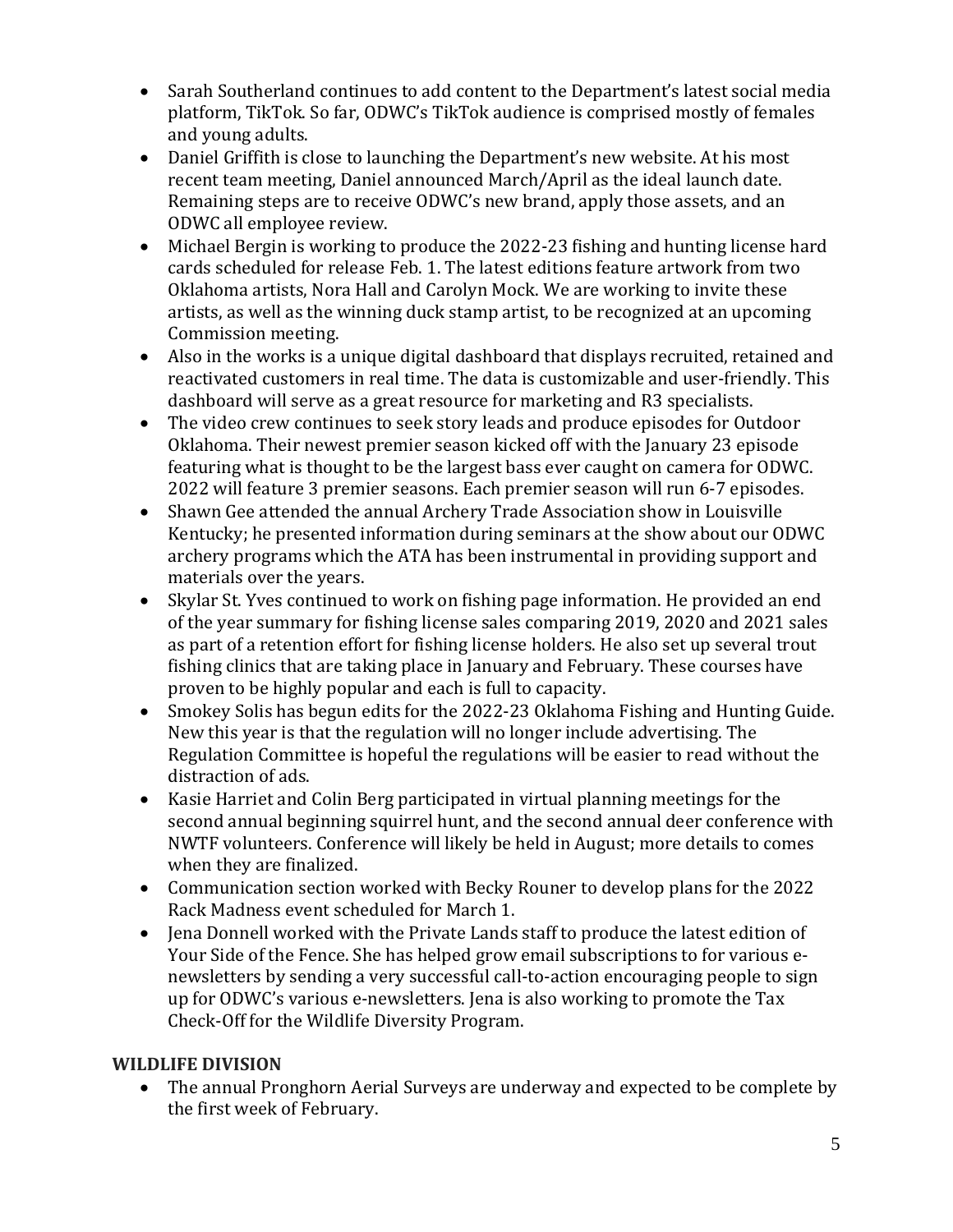- Staff and Commissioner Dillingham met with DU's rep and Garfield County Commissioners to discuss needed/planned roadwork as part of the Drummond Flats wetland restoration. A special thanks to Commissioner Dillingham for his role in bringing this meeting to fruition.
- Region personnel are busy preparing for the upcoming grazing season, including upgrading / repairing and installing water systems/gates/fences, and working on preparing bid packages for leases to be bid in the next few weeks.
- Staff continue preparing for the burning season, which is already underway in those portions of the state where conditions are conducive to burning. Most of the state went under severe to extreme drought conditions, and 30 counties are already under burn ban. Unless conditions improve, dormant season burning will certainly be curtailed on WMA's across the state.
- Late winter habitat management activities (brush control / cutting, winter disking, disking fields to stimulate native sunflower production for dove fields, etc.) are ongoing.
- Routine infrastructure maintenance and repair is picking back up now that most major hunting seasons are winding down: Roads, parking areas, camping areas, signs and shooting range maintenance.
- Agricultural, hay and grazing leases were inspected and lessees were contacted about any discrepancies / deficiencies / violations of lease terms/conditions.
- Staff continue to work on data entry for dashboard component of WMA management plans.
- Numerous programs were presented at schools / to civic groups upon request.
- The controlled elk hunts were completed at Wichita Mountains NWR. Three walk-in elk hunts and 2 traditional elk hunts were held. There were 234 elk harvested on the refuge.
- Youth waterfowl hunts were conducted at various places across the state as water and waterfowl availability allowed. Hopefully some late season cold fronts will continue to push birds down from the north before season ended.
- Acquisition of an additional 6,269.32 acres adjoining Sandy Sanders was finalized.
- Staff have begun processing WHIP applications received since the first of the year, and scheduling site visits. For current year WHIP projects recently completed, began compliance inspections and processing reimbursement paperwork.
- We are working with HR to fill the following vacancies: OLAP technician, Sandhills Technician, Beaver River WMA biologist, Grassy/Red Slough Technician, and SW Oklahoma Private lands Biologist.
- Staff continue to work with researchers to finalize design and paperwork necessary to begin several new research projects.
- Staff will be conducting herd health evaluations in southeast and southcentral Oklahoma.
- All staff are busy working on PMP closeouts for 2021 and initial PMP's for 2022, as well as annual inventory inspections.
- Staff utilized planes and pilot assistance from USFWS to conduct annual mid-winter waterfowl surveys. Summary reports will be forthcoming.

# **L AW ENFORCEMENT DIVISION**